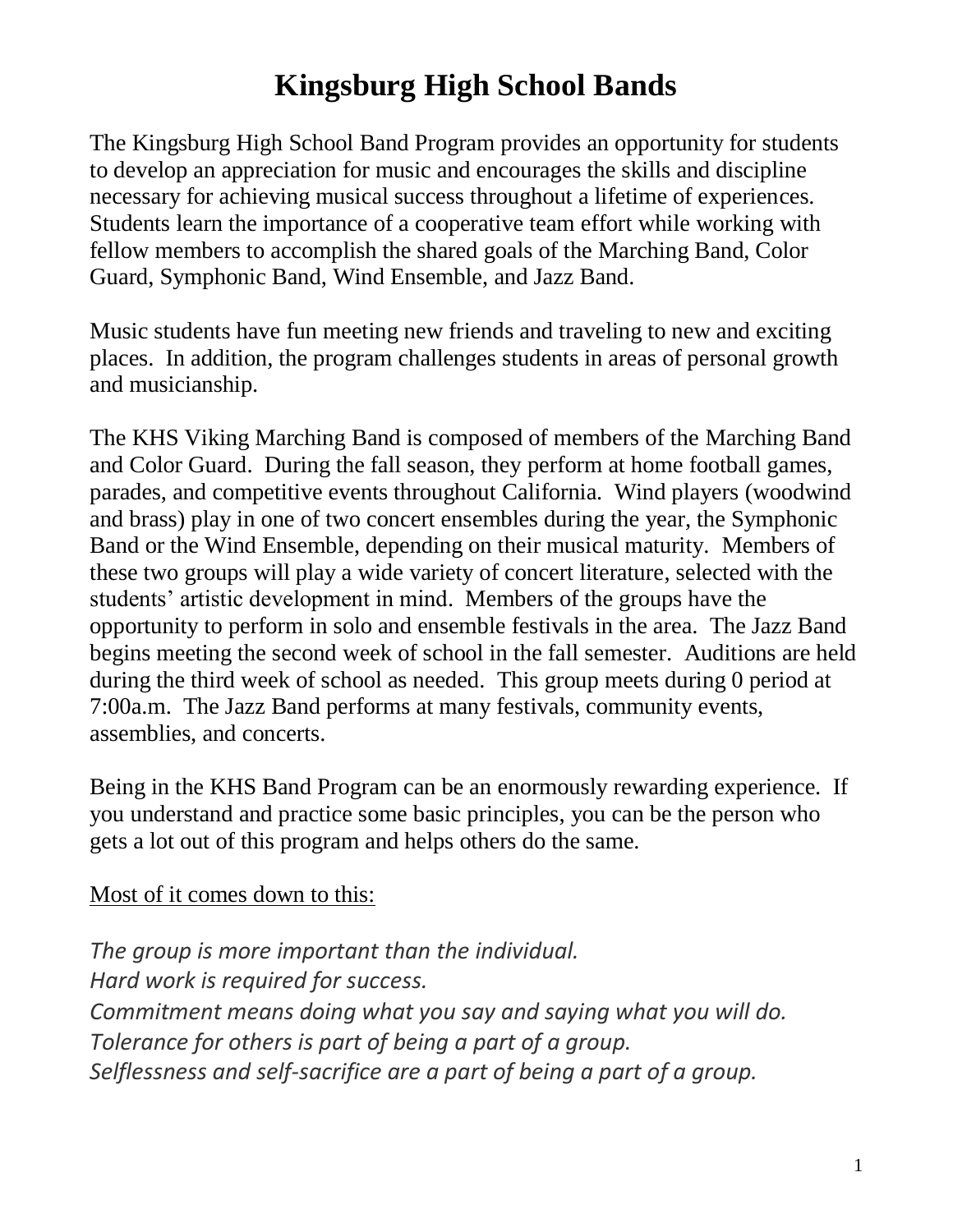## **ATTENDANCE**

Attendance at every scheduled rehearsal and performance is expected of ALL members of the KHS band program. Performances are half of a student's grade. Make-up procedures are to occur only as a last resort.

*MAKE UP PAPERS:* If a student misses a scheduled performance, he/she will not be present to earn the grade points needed to maintain their current grade in band class. To earn these points, **all performance absences** need to be supplemented with a typed paper written on a topic assigned by the band director. Each topic can only be used one time per student. The paper will be read carefully and given a grade of A,B,C,D or F. A paper can only be submitted once. **The paper is due by 3:10pm on the day of the performance. If the performance is on a Saturday or Sunday, the paper is due the Friday before the performance by 3:10pm. See 'Special Circumstances' below for emergencies, etc.** 

Papers must meet the following criteria:

- -The paper needs to be typed in Times New Roman, 12 point font.
- -The paper needs to be 3 pages in length.
- -The paper must show no evidence of plagiarism.
- -The paper needs to be written on the topic assigned.

-The paper needs to be turned in on time. Papers submitted after the deadline will receive zero credit.

### **THINK AHEAD:**

You are given the topic on which to write your make up paper when you notify Mr. Schofield in writing with a parent's signature (parent email also works). Therefore, the more advanced notice you give regarding your absence, the more time you have to write your paper.

#### **GIVING NO ADVANCED NOTICE:**

If you choose to not attend a performance and give no prior notice, your grade will be dropped one full letter grade for that academic quarter. EVEN IF THE REASON FOR ABSENCE IS AN EMERGENCY, YOU CAN STILL LEAVE A MESSAGE ON THE MUSIC DEPT. ASWERING MACHINE.

#### **SPECIAL CIRCUMSTANCES:**

If a situation arises that is beyond a student's control, the student will still be expected to maintain their grade by turning in the three page, single spaced, 12 point font paper described above with a written explanation signed by a parent. However, the due date of this paper will be agreed upon by the student and Band Director. This will be allowed in the event of a family emergency, illness, and other situations that are unforeseen. **Failure to plan ahead is not considered a special circumstance!!!**

## **CONCERT REPORT FORMS:**

These are to supplement grade points for students who are able to attend a performance, but not allowed to perform because of academic ineligibility or performance suspension. These reports are to be turned in the day of the performance IMMEDIATELY FOLLOWING THE CONCLUSION OF THE PERFORMANCE. The paper will count for no credit if it is turned in the next day or after.

**Missing a performance for any reason takes away from our band's performance excellence.**

A JOB WILL NEVER BE CONSIDERED AS AN EXCUSED ABSENCE.SCHOOL COMES FIRST!!!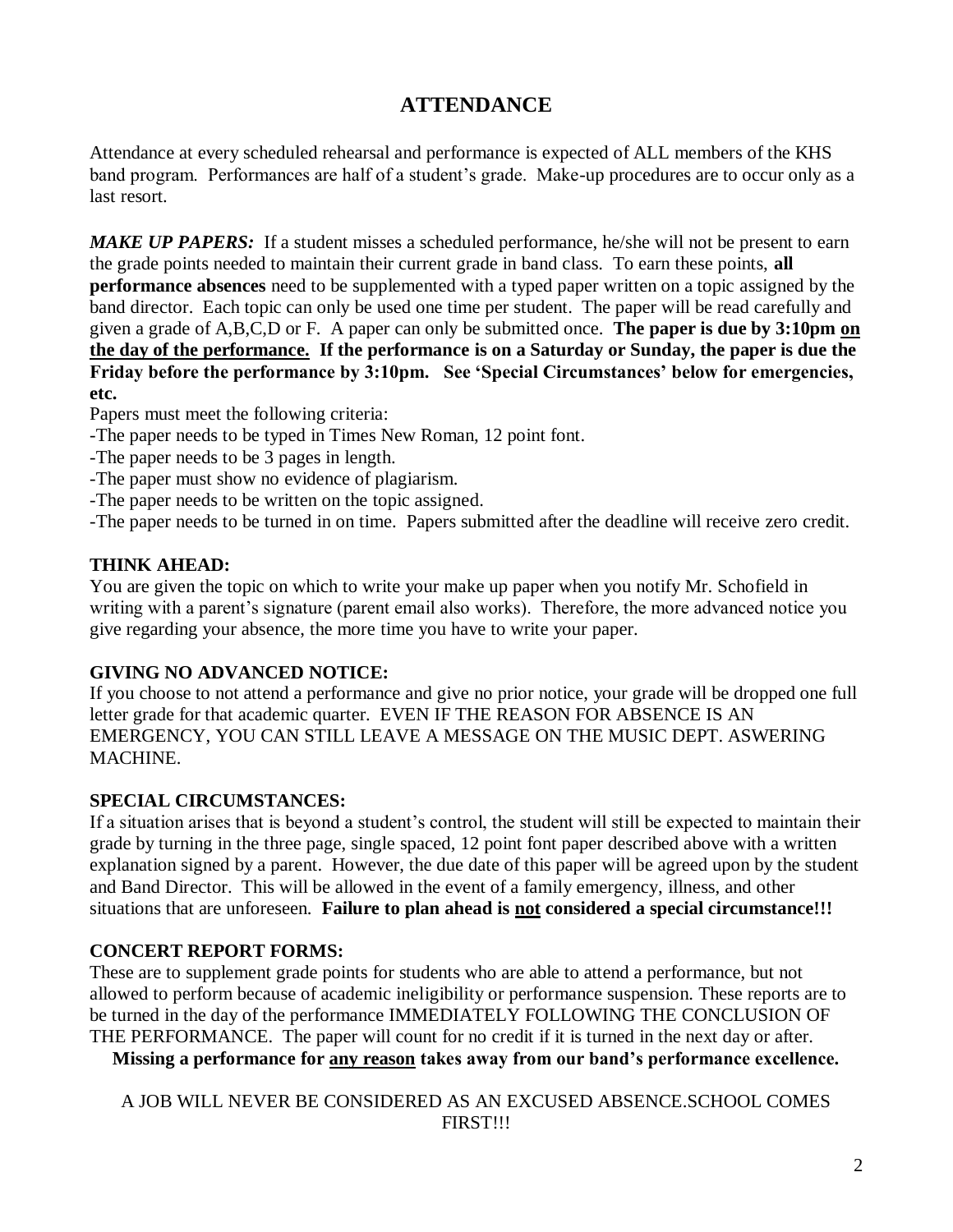#### GRADING

| $Performances =$              | 50% |
|-------------------------------|-----|
| Playing and written tests $=$ | 25% |
| Class Participation $=$       | 25% |

#### Playing Tests and Written Tests:

Playing tests will be based on the performance literature being rehearsed in class and on basic musicianship such as scales, etc. Playing tests on performance literature will be assigned by Mr. Schofield occasionally and graded in class. Written tests will be assigned occasionally, giving students adequate time to study. All written tests will be given in class.

#### Class Participation:

Class participation consists of attending **ALL** rehearsals and performances **ON TIME** without behavior or social problems, being musically prepared for rehearsals, and having a pencil, **YOUR** music, and your instrument in acceptable working condition.

#### **REHEARSALS/PERFORMANCES**

#### **Thursday Night Field Show Rehearsals:**

Thursday night rehearsals occur during the competitive marching band season and are for all students. Rehearsals and performances will start and end exactly at all times specified. This means you must be on the practice site and ready to play/perform at the rehearsal call time. Any detraction from the scheduled rehearsal time will diminish our performance excellence. When rehearsal/performance starts, roll is taken. **If you must miss a rehearsal, you must have your absence excused by a parent through email or telephone at least 24 hours in advance.** A note or a text message is not acceptable. An unexcused rehearsal absence will earn a 'zero' for that rehearsal and will lower your grade.

#### *Remember: To be early is to be on time. To be on time is to be late. To be late is unthinkable.*

When someone is on the podium, there will no talking, playing or any other activity that will take away from the rehearsal. Complete attention is necessary in order to follow instructions properly.

Our rehearsal time is minimal for the type of program we have. Anything less than 100% output and cooperation will put us behind an already tight schedule. Non-cooperative behavior will be addressed accordingly:

*1 st Offense: Verbal Warning 2 nd Offense: 5 Minute Late Release from Class 3 rd Offense: Referral to Campus R.C. – Parents are Notified*

*Cell Phones: Cell phones are to be turned off and put away during all rehearsals. Not following this rule will count automatically as a 3rd offense.*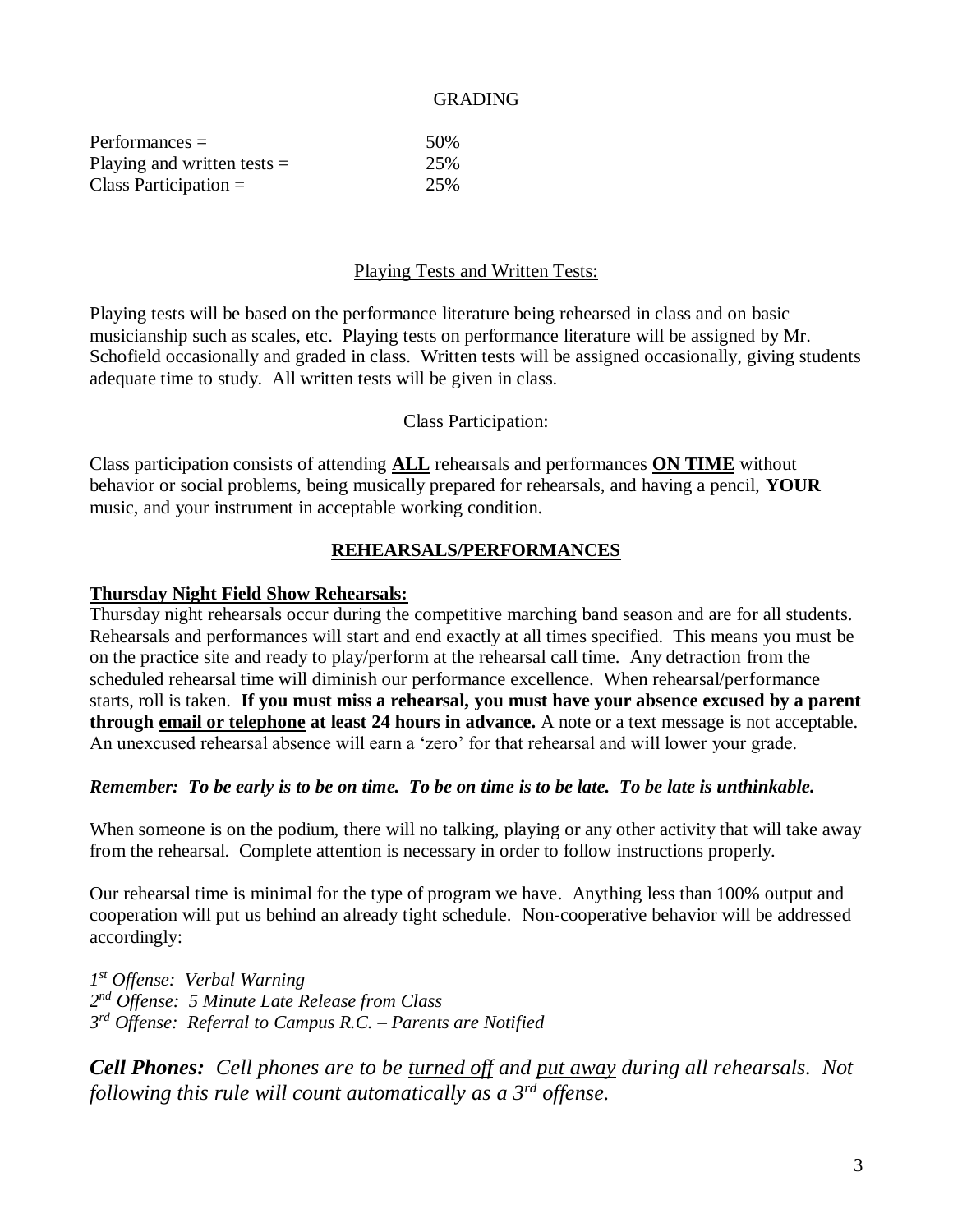#### **MUSIC DEPARTMENT RULES**

There are over 200 Band, Color Guard, and Choir students that use the department every day, and for everyone to co-exist, there must be some guidelines.

- 1. Do not leave anything lying around; put things in the trash or take it with you. Anything left out will be put in the lost and found, thrown away or confiscated. Athletic equipment and other belongings are to be put in a designated area in the band room at your own risk. It is not the responsibility of any music department staff member to protect or monitor your belongings in any way.
- 2. Instruments must be stored in their designated areas. **THE SCHOOL IS NOT RESPONSIBLE FOR THE DAMAGE OR LOSS OR YOUR INSTRUMENT.** If your instrument belongs to the school, you will lose your permission to use it if failing to put it away becomes frequent.
- 3. Food, Gum and drinks are not permitted in the building.
- 4. No skateboarding or bike riding in the room.
- 5. Do not use the copy machine without permission.
- 6. Ask a director *before* you use the telephone in the band room.
- 7. DO NOT TOUCH ANYTHING THAT IS NOT YOURS!
- 8. Do enter the director's office unless you have permission.

#### 9. **CHANGING OF CLOTHES IS NOT PERMITTED IN THE MUSIC DEPARTMENT!**

- There is no expectation of privacy in any room in the Music Department, including practice rooms. It is a classroom, not a locker room. If you are a member of an athletic team, changing into/out of your athletic uniform needs to be done in a changing facility provided by our athletic department such as a gym, locker room etc. The only time students will be allowed to change clothes in the music department will be for *music* uniform purposes. If this occurs, changing will be organized by staff members and/or parents.
- 10. The Music Department Restroom is for staff members only. Students must use the student restrooms provided.
- 11. Practice rooms are for use by any and all music students. Non-music students are not allowed in practice rooms. Practice rooms are for PRACTICING! No social functions of any kind are allowed in any practice room. Students must check-in with a staff member to use a practice room.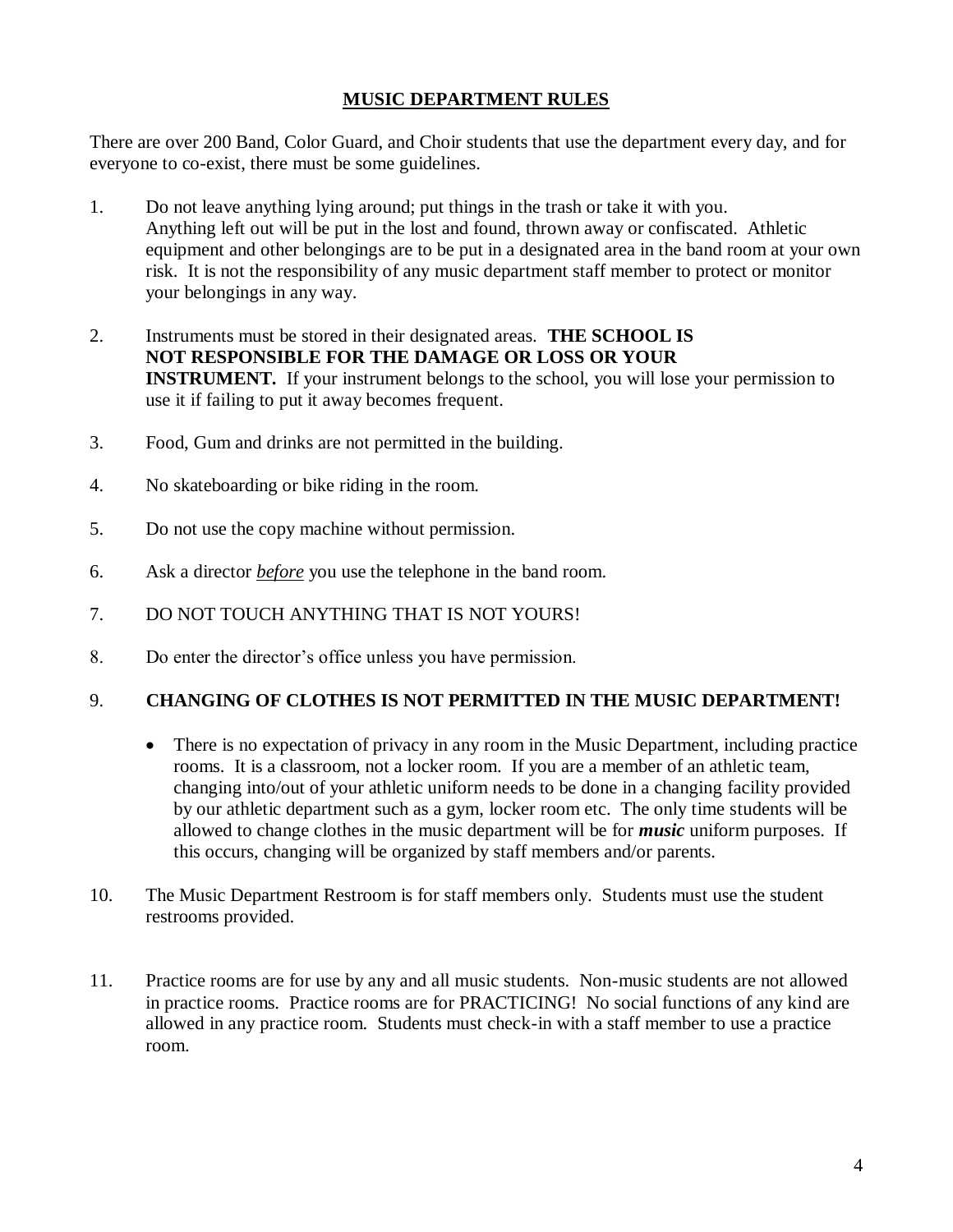### **MARCHING BAND**

#### **UNIFORM GUIDELINES**

The marching band uniform is the symbol that identifies us as a band. It is important to look respectable at all times while in uniform.

- In the public eye, being in full uniform is required at all times.
- Students are responsible for replacing any part of the uniform if it is lost or damaged.
- Each member must wear the official ensemble during marching band performances.

This includes:

-The KHS Marching Band Uniform

-The KHS Marching Band black marching shoes.

-Black socks

-Black shoe laces.

-Black gloves

#### **GROOMING**

#### **Band Members:**

- Hair: Hair hanging past the ear lobe must be tucked up under the uniform helmet. When helmets are not used, the hair must be neatly braided or in a bun.
- Jewelry: Piercings, bracelets, necklaces, sunglasses, and watches will not be worn in uniform.

#### **Color Guard:**

| Hair:    | Hair <b>MUST</b> be styled in the fashion decided upon by the Color Guard advisor.     |
|----------|----------------------------------------------------------------------------------------|
| Make-Up: | Make-up <b>MUST</b> be applied in the fashion decided upon by the Color Guard advisor. |
| Jewelry: | Piercings, bracelets, necklaces, sunglasses, and watches will not be worn in uniform.  |

Here is some additional information:

#### **SHOES:**

They may need to be replaced occasionally. ALL BAND SHOES LOOK ALIKE! LABEL YOUR SHOES!

Uniforms are to stored in the band room uniform storage facility and NOT AT THE HOME OF BAND MEMBERS. Before every performance, each band member will be responsible for picking up their uniform, taking it home and arriving to the performance in uniform.

#### **If you arrive to a performance and your uniform does not adhere to the above policy in any way, you will not be allowed to perform.**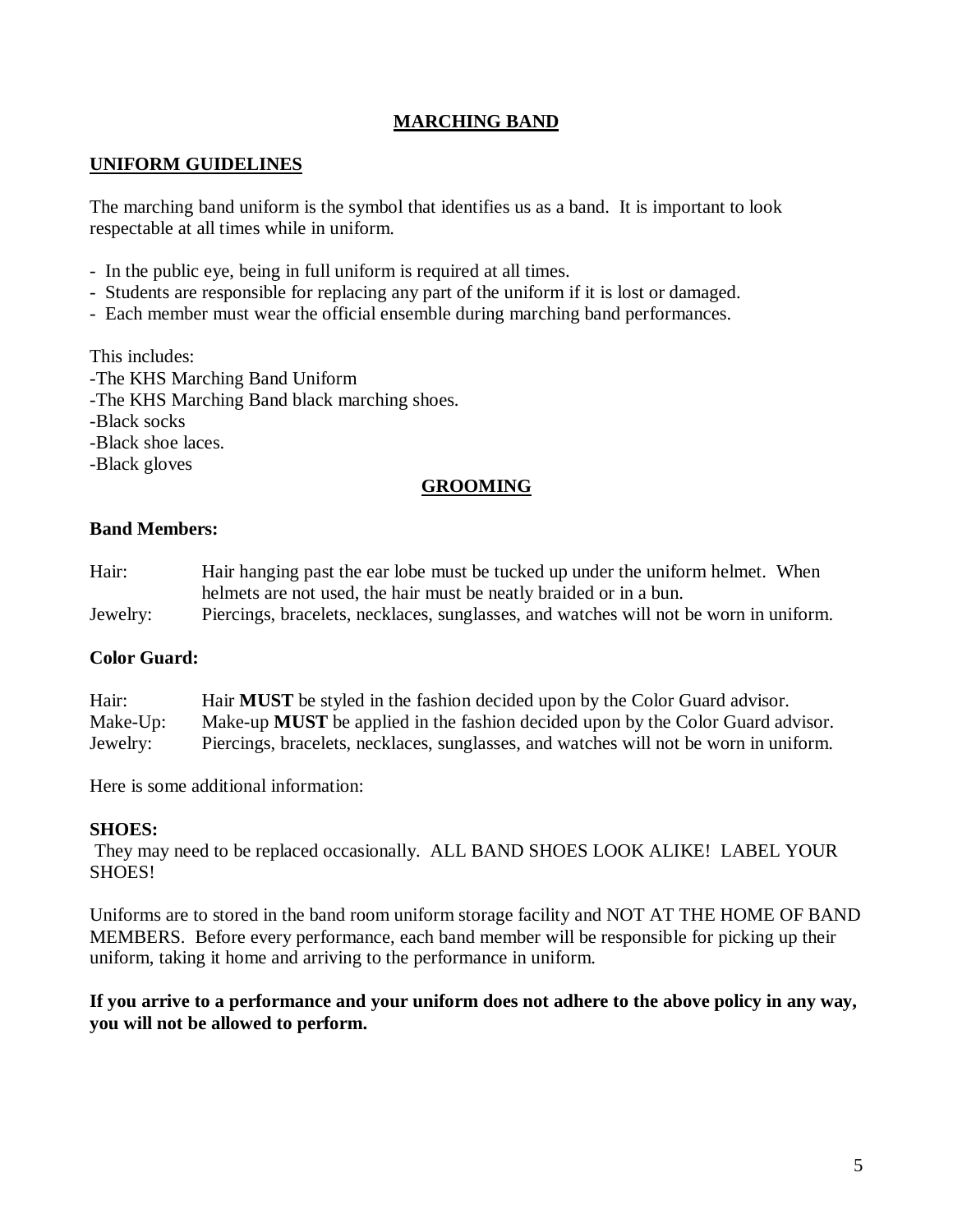#### **CONCERT ENSEMBLES**

The concert ensembles at the KHS are the:

*Symphonic Band: Members are placed in this group who are developing in their musical maturity. Wind Ensemble: Members are placed in this group who have reached a desirable maturity level and are in good standing within the department. Members must maintain a minimum G.P.A. of 2.0 to stay in the group.*

#### *Auditions for Wind Ensemble and Symphonic Band:*

Individual auditions are normally scheduled in late May for the following school year. Auditions are to ensure proper placement in the group most appropriately fitting a student's talent and work ethic. *Proper instrumentation and overall balance of the individual bands will be a primary consideration when placing students in the different groups. If a student is a current Wind Ensemble member and they are interested in being a member the following year, they need to audition along with everyone else.* 

*Auditions will consist of:*

- > Scales
- > Prepared piece
- > Sight-reading

Every effort will be made to place each individual in the appropriate band. The decision of the director is final.

#### **CONCERT DRESS REGULATIONS**

#### **Symphonic Band:**

#### **Men:**

All males in the Symphonic Band must wear black slacks, a black suit jacket, a white collared shirt, a tasteful tie, black socks, and black dress shoes with black shoelaces.

#### **Wind Ensemble:**

#### **Men:**

All males in the Wind Ensemble must wear a black and white tuxedo.

#### **All Women in Symphonic Band and Wind Ensemble:**

All females in the Symphonic Band and Wind Ensemble must wear either a long black dress (covering the knees when seated) or black dress slacks and a black blouse.

Grade points will be deducted if a member chooses not to follow this dress code in any way.

#### **CHAIR PLACEMENT AND CHALLENGES**

Chair placement will be determined by playing ability, not seniority. Chair exams will be held at various times throughout the year. Wind Ensemble and Symphonic Band will have a chair exam whenever the director feels it is necessary to do so. Chair exams may be held for the entire band, or for individual sections.

Members may challenge the person sitting next to them for their spot. The members must sign a challenge form, play the music selected by the director, and practice it for one week prior to challenging. No two members may challenge each other more than once every four weeks.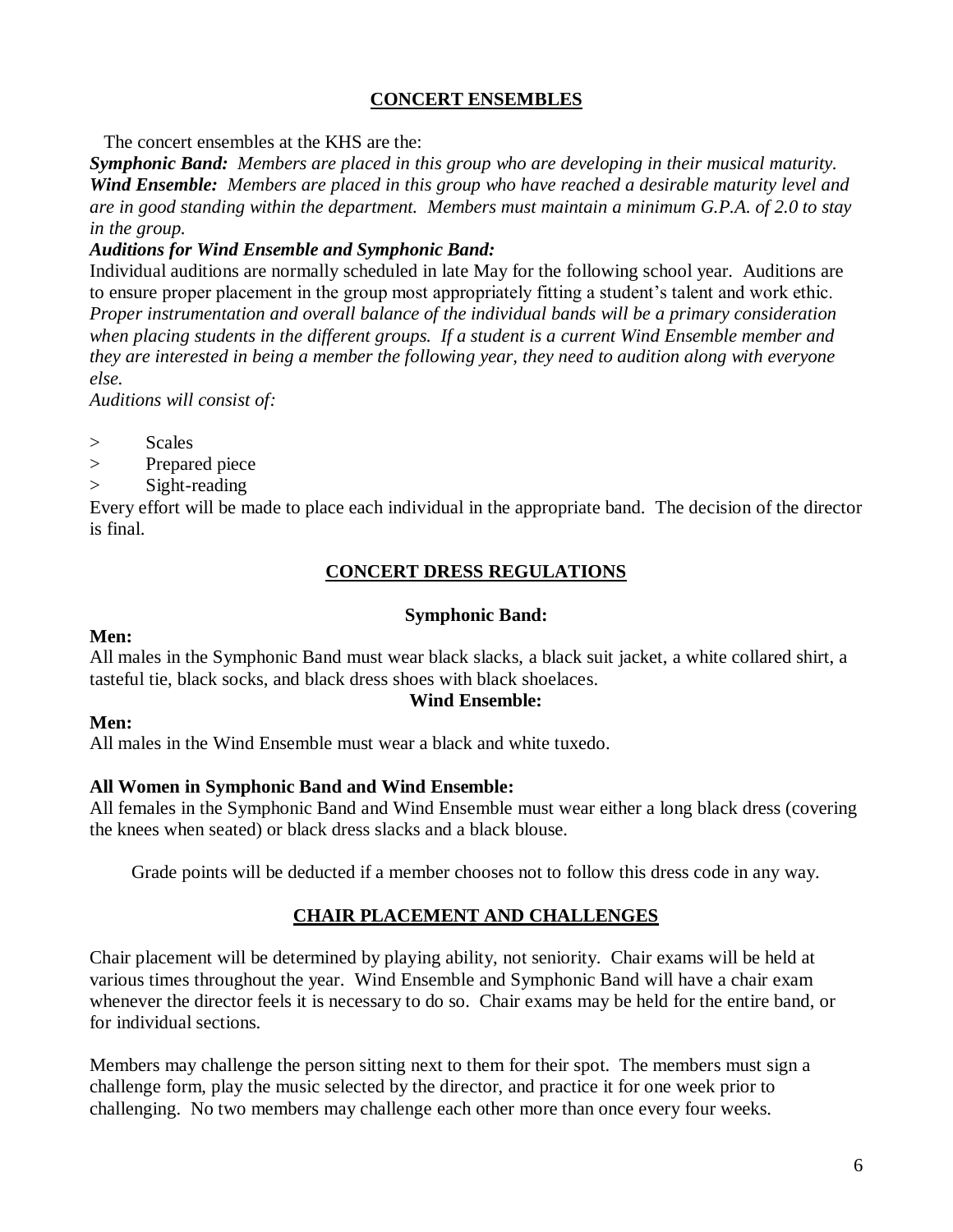#### **TRAVEL PROCEDURES**

- 1. **A MEDICAL RELEASE FORM** must be signed and filled out by a parent or Guardian and returned to the band office before any student is allowed to perform with the band or color guard.
- **2. Adult** supervision is provided on all trips. The KJUHS District is responsible for each student traveling with the group. All students traveling to an event with the music group must return in the same manner, with the following exception: students may return **with their parents** if a note has been given to Mr. Schofield designating who will be taking the student home and signed by the student's parent two days prior to departure, relieving the District of all responsibility. If you leave an event with someone who was not approved by a note from your parent(s), you will not be allowed to go on any more trips for the remainder of the school year.
- **3. PUBLIC DISPLAY OF AFFECTION:** Holding hands in full view is permitted. Necking, hugging, kissing, is **NOT** permitted. The chaperones are allowed to determine what is acceptable.
- **4**. **GENERAL CONDUCT:** No foul or abusive language or gestures are permitted. YELLING IS NOT PERMITTED AT ANY TIME. THIS CAN CAUSE SERIOUS ACCIDENTS. All body parts must remain inside the bus. Moving from seat to seat, screaming, and flash photography are not permitted.
- **5.** All students will sign up for a specific bus and hotel room before departure. Switching of busses or hotel rooms is **NOT** permitted. You are required to obey The bus driver, staff members, and chaperones in a courteous manner.
- **6.** No open speakers are allowed on a bus. You must listen to music with headphones.
- **7.** The Music Boosters nor the KJUHS District assume responsibility for any personal items. It is suggested that valuables be left at home.
- **8.** Busses are to be clean and free of trash at the end of all trips.
- **9.** Students are responsible for loading and unloading their own equipment, personal belongings, and equipment before and after all events.
- **10.** At the conclusion of all events, students should arrange to be picked up at school promptly at the designated pick-up time. Pick-up times are listed in the itinerary that is given to students prior to each event.
- **11.** All major trips will be paid for by each student fundraising the amount of their individual expense or by paying for it up front. If you are placed on Academic Probation after your money is turned in, you will not receive a refund for the amount of your trip. If you experience a family emergency and do not go on the trip, you will be refunded the amount the Music Boosters has not already spent.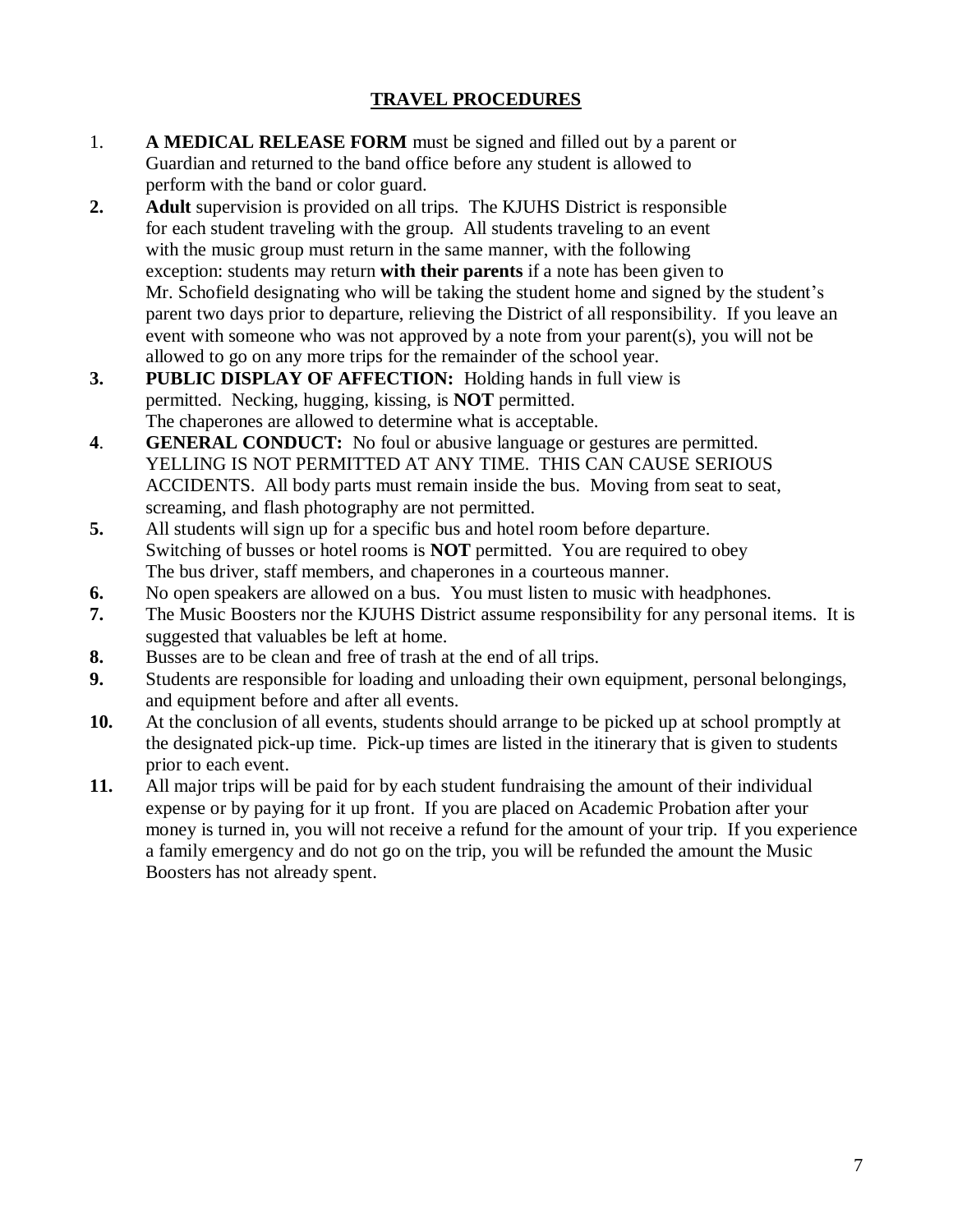#### **BAND AWARDS**

There will be a band awards banquet every year in mid-to late May. During this banquet we will give the following acknowledgments:

**John Phillip Sousa Award:** Given to the senior who has excelled in all areas: musicianship, attitude, leadership, and dedication. This award is accompanied by a scholarship.

**Louis Armstrong Jazz Award:** Given to the senior who has shown the greatest achievement in the area of jazz. This award is accompanied by a scholarship.

**Band Director's Award:** Given to the senior who possesses a high level of musicianship and leadership abilities and has maintained an exemplary attitude.

**Outstanding Senior, Junior, Sophomore, & Freshman:** Given to the member of each class that has been a model for their peers in terms of musicianship, attitude, attendance, and leadership.

#### **Outstanding Brass, Woodwind, Percussionist:**

**Outstanding Color Guard Member**

**Block 'K' Awards:** Given to all third year members.

**Four Year Awards:** Given to all four-year seniors.

### **INFORMATION FOR PARENTS**

- 1. Student attendance is important don't allow students to miss school.
- 2. Students should practice as often as possible. Have your student play for you occasionally. Encourage excellence!
- 3. **Your child is not Superman/Superwoman! Avoid letting them overload with too many extra activities.**
- 4. Become involved in your student's band activities. Your presence at our events means a lot to your child and the other students in our program. Volunteering is a great way to be involved. Extra help is always needed.
- 5. Make positive and encouraging comments about performances. Our attitudes reflect on our students.
- 6. Encourage good sportsmanship toward each other and to our competitors at all times.

Parents should encourage their children to achieve excellence in whatever they do. In the music program, practice and attendance at both rehearsals and performances is mandatory and will require parental support.

The purpose of the Music Boosters is to promote and support the activities of the music students and performing groups of the Kingsburg High School Music Department. The Music Boosters promote and encourage:

- > Musical excellence in the program
- > Teamwork and cooperation in all activities
- > An environment of mutual respect and dignity
- > The communication of the exceptional quality of the program to the community at large.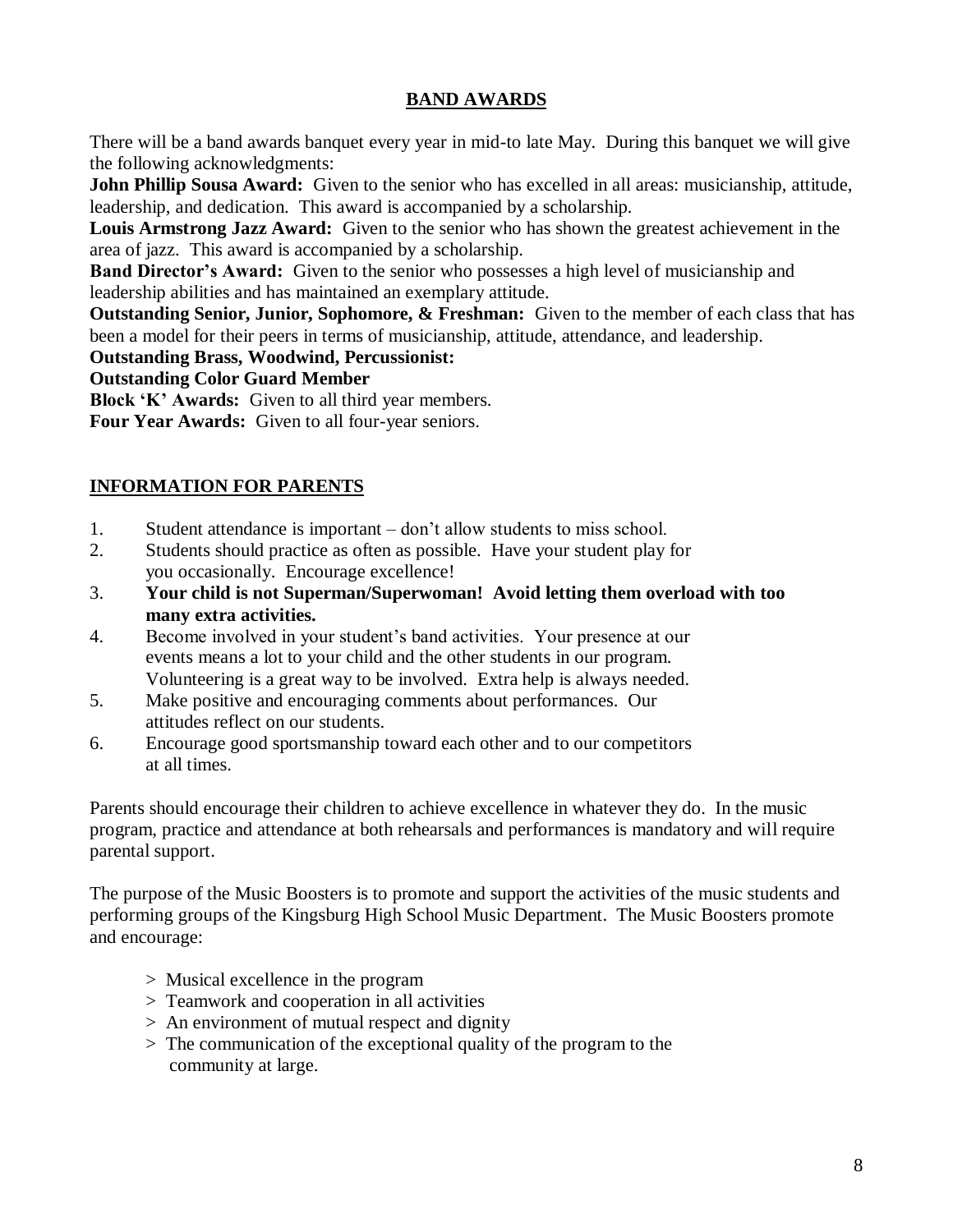**Kingsburg High School Bands**

## **TRIP CONSENT FORM**

**I give my permission for my son/daughter (circle one)** 

**\_\_\_\_\_\_\_\_\_\_\_\_\_\_\_\_\_\_\_\_\_\_\_\_\_\_\_\_\_\_\_\_\_\_\_\_\_\_to go on all Band and/or**

**Child's First & Last Name**

**Color Guard trips during the 2019-2020 school year.** 

**PARENT SIGNATURE:\_\_\_\_\_\_\_\_\_\_\_\_\_\_\_\_\_\_\_\_\_\_\_\_\_\_\_\_\_\_\_\_\_\_\_\_**

**DATE:\_\_\_\_\_\_\_\_\_\_\_\_\_\_**

*This form is to be turned in no later than Monday, August 26!*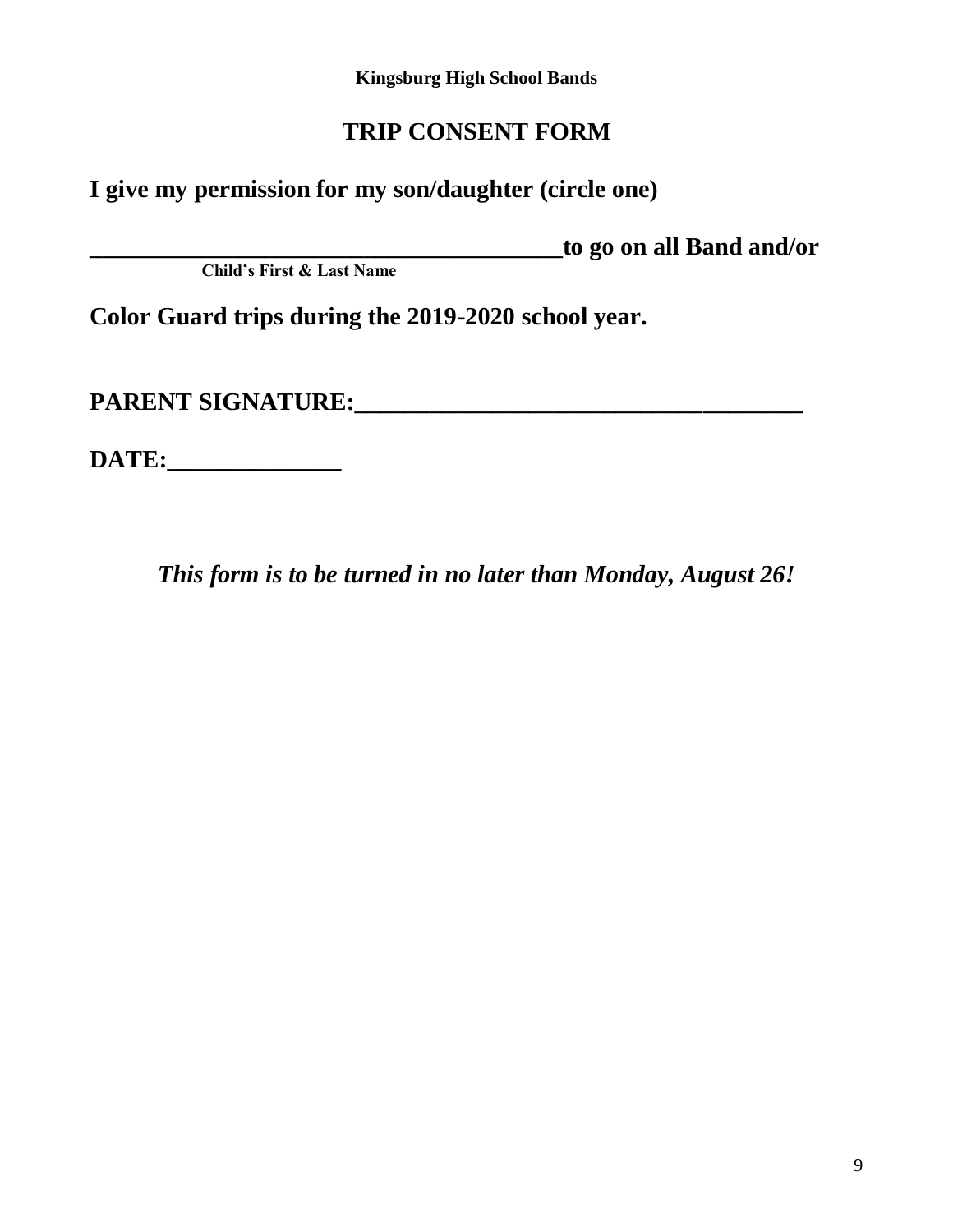## AUTHORIZATION FOR MEDICAL CARE

## **This page is due** *Monday, August 26!*

| <b>Student's Name</b>                                                            |       |                                                                                                 |                      |  |
|----------------------------------------------------------------------------------|-------|-------------------------------------------------------------------------------------------------|----------------------|--|
| Parent(s)/Guardian(s) Name(s)                                                    |       |                                                                                                 |                      |  |
| <b>Address</b>                                                                   |       | City                                                                                            | Zip Code             |  |
| <b>Birth Date</b><br>Age                                                         | Grade | Home Telephone                                                                                  |                      |  |
|                                                                                  |       |                                                                                                 |                      |  |
|                                                                                  |       |                                                                                                 |                      |  |
| Medical Conditions (asthma, diabetes, etc,): ___________________________________ |       |                                                                                                 |                      |  |
| Father's/Guardian's Employer                                                     | City  |                                                                                                 | Telephone            |  |
| Mother's/Guardian's Employer                                                     | City  |                                                                                                 | Telephone            |  |
| <b>Emergency Contact Person</b>                                                  |       | Relationship                                                                                    | Telephone            |  |
| <b>Emergency Contact Person</b>                                                  |       | Relationship                                                                                    | Telephone            |  |
| Health Insurance Co./Medical                                                     |       |                                                                                                 | <b>Policy Number</b> |  |
|                                                                                  |       | <b>COMPLETE BOTH SIDES</b><br><b>Kingsburg High School</b><br><b>INSTRUMENTAL MUSIC PROGRAM</b> |                      |  |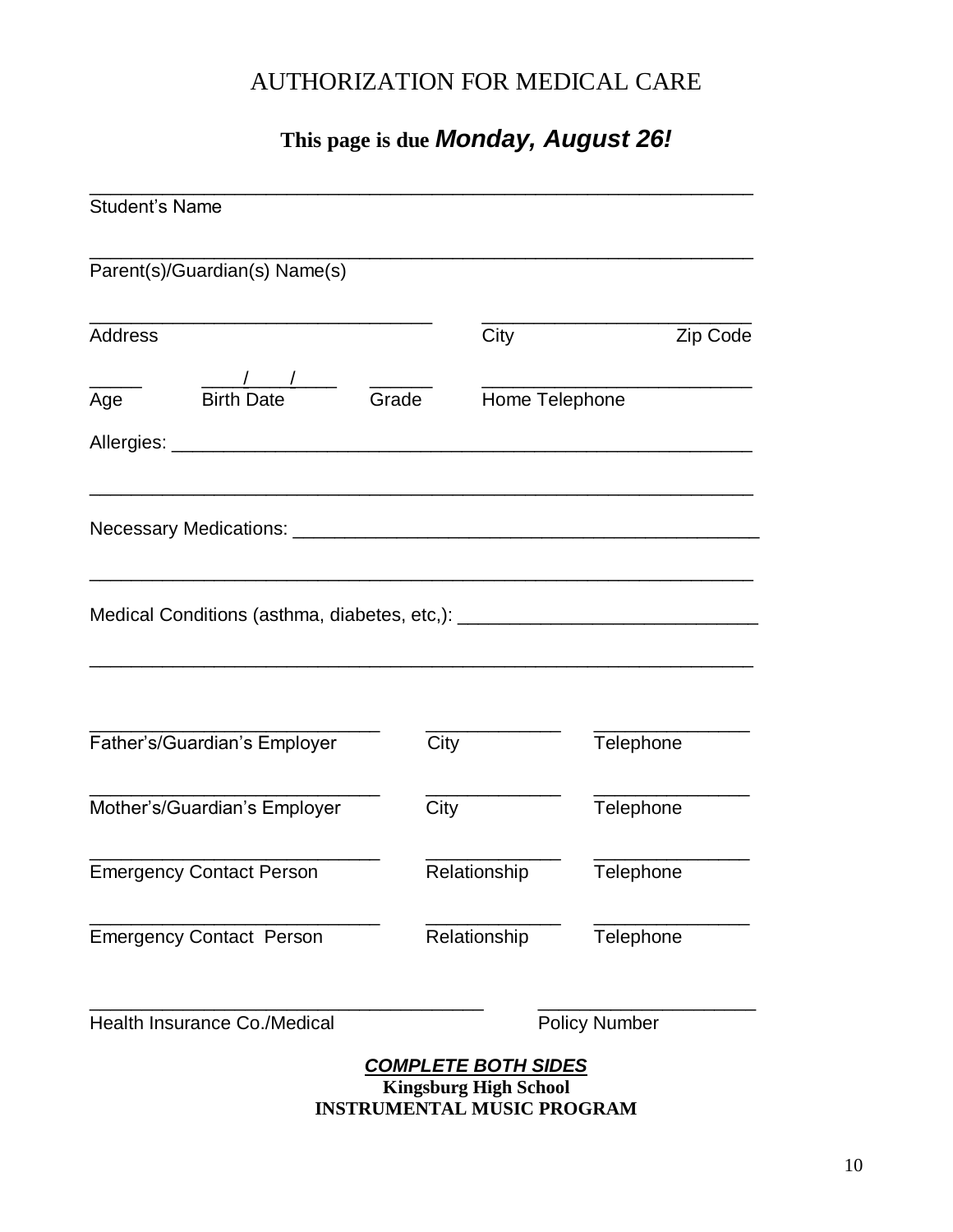Family Doctor/Clinic **City** City City **Telephone** 

**\_\_\_\_\_\_\_\_\_\_\_\_\_\_\_\_\_\_\_\_\_\_\_\_\_\_\_\_\_\_\_\_\_\_\_\_\_\_\_\_\_\_\_\_\_\_\_ \_\_\_\_\_\_\_\_\_\_\_\_\_\_\_\_\_\_**

If an emergency should arise which requires medical attention or hospitalization and we as parents or guardians cannot be contacted, you are authorized to take whatever steps are needed to protect the health of this student.

\_\_\_\_\_\_\_\_\_\_\_\_\_\_\_\_\_\_\_\_\_\_\_\_\_\_\_\_\_\_\_\_\_\_ \_\_\_\_\_\_\_\_\_\_\_\_\_\_\_\_\_\_\_\_\_\_\_\_\_\_\_\_\_\_\_\_\_\_\_\_ Parent(s)/Guardian(s) Signature(s)

 $\overline{\phantom{a}}$  , and the contract of the contract of the contract of the contract of the contract of the contract of the contract of the contract of the contract of the contract of the contract of the contract of the contrac Date **Date Date Date Date Date Date Date Date Date** 

**After filling out the FRONT and BACK of this page, return by** *Monday, August 26!*